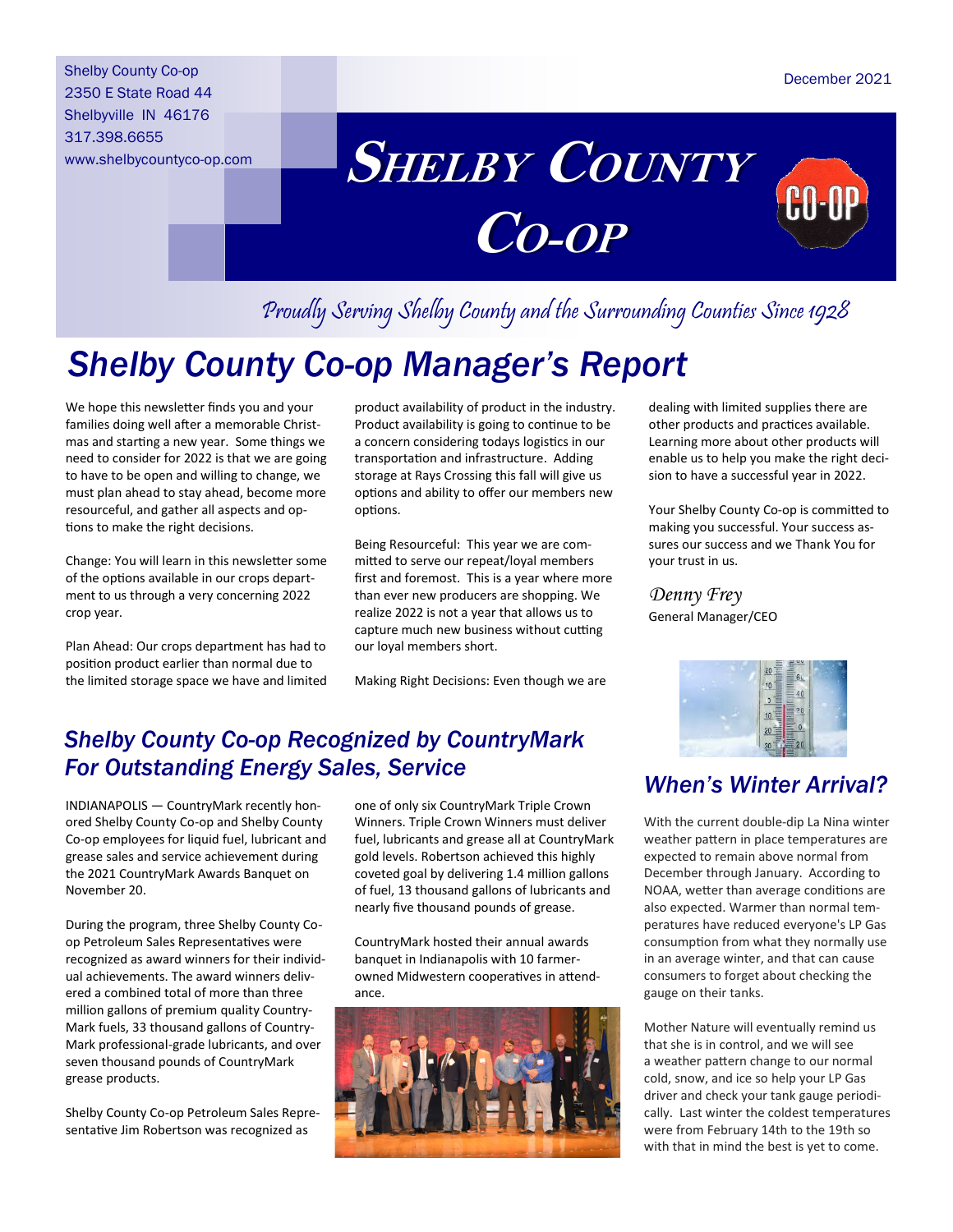### *2022, What Can We Expect?*

What does 2022 look like? What are prices going to do? Where are we headed? If I had a dollar for every time a question like this arises, man, I would be set.

Unfortunately, we don't have many answers but that leaves us to ask, how are we going to manage our crops with the high prices and supply shortages? Well simply put, we need to start with the basics and be more attentive, more adaptable stewards of our crop.

How do we cut back on fertilizer without compromising yield? Start with soil sampling to know where your nutrient levels are. This allows better management of your fertilizer inputs, putting the fertilizer where it is needed, utilizing the nutrients in the soil where test levels are high, and not compromising the growing crop.

How do we manage weed pressure with some key herbicides in short supply? Look at the weeds that have been historic problems, prioritize these fields, and utilize different herbicide combinations than in previous years. This could look like reducing the rate of glyphosate utilized or using it where most beneficial, whether that be during burndown or post application. Utilize strategic tillage in fields that pose the greatest challenge when managing weeds. Scout fields to catch weeds

early and make timely applications. This will ensure that the applications being made are the most efficient.

We also need to consider a field's yield potential. Are there fields or areas that just don't produce well? Should we treat those areas the same as the productive areas? What if our experience there is that extra nitrogen hasn't made a difference with yield? On the flip side, are there fields that will produce well regardless of the amount of nitrogen applied? Planning out a nitrogen application strategy ahead of time can allow smart applications to help tie agronomic and economic decisions.

So, what does this mean? The 2022 growing season will surely have its challenges. Before the season starts, talk with resource people who are here to help, like the branch managers and myself. We can help to create a crop production game plan be-



fore supply issues are here during the season. Open communication and a keen eye to what is happening in the field will allow us to attack the issues together head on.

Mary Rodenhuis, [mary@greenecrop.com](mailto:mary@greenecrop.com)



As we enter 2022, True Value wants to wish everyone a happy New Year. Hoping everyone stays healthy in light of things happening around us.

A few things to look forward to in 2022, The horse racing season will be extended as the racing starts earlier and ends later. This also includes larger money races within the season.

I would be remiss If I didn't thank the True Value team who has worked diligently to ensure that the customers got satisfied through great customer service. We have a great team that we all should be proud of!

## shelby County Dar Kade Kar Deep **Shop year**

I would rather tell you the true story about what is going on than to promise you something that we have NO control of at this point. Our crop teams will do the best at providing products and service as we struggle through the challenges ahead of the next growing season. Our Crop Managers will help provide some unknown answers as we progress forward with information coming in. We know it will be an adventurous year, hopefully a safe and prosperous one for all of us.

We are in this TOGETHER!!

### *Crops Input for 2021—2022*

Shelby County Co-op has strived to be competitive in the marketplace for many years with fertilizer and CPP pricing. COVID-19 has provided us with lots of challenges over the past 2 years, MORE PREVALENT THIS YEAR!!

Last year we started seeing shortages at the tail end of the growing season. This year with hurricane Ida taking out one of the biggest production plants of Glyphosate and the sizable exports going to other countries has slowed the availability of products to not only the United States, but the WORLD! Manufacturers of ALL chemicals have run into shortages for production due to the lack of active or inert ingredients along with acid for the liquid tons of fertilizer needed for this Spring. Natural gas has more than doubled in price driving the Nh3 pricing up with all other nitro-

gen sources following along. Consider adding a nitrogen stabilizer like N-serve or function to your nitrogen needs especially if you are considering cutting back on total material used!

We have ordered dry and liquid fertilizers along with a big variety of chemicals for delivery, but until we take possession of these products, pricing would only be an estimate at this point on the CPP products. We will do our due diligence to provide a fair price as we receive these products in and cover your needs. In these trying times we will provide products to our existing customers before any consideration for new clients and growth during the present shortages!!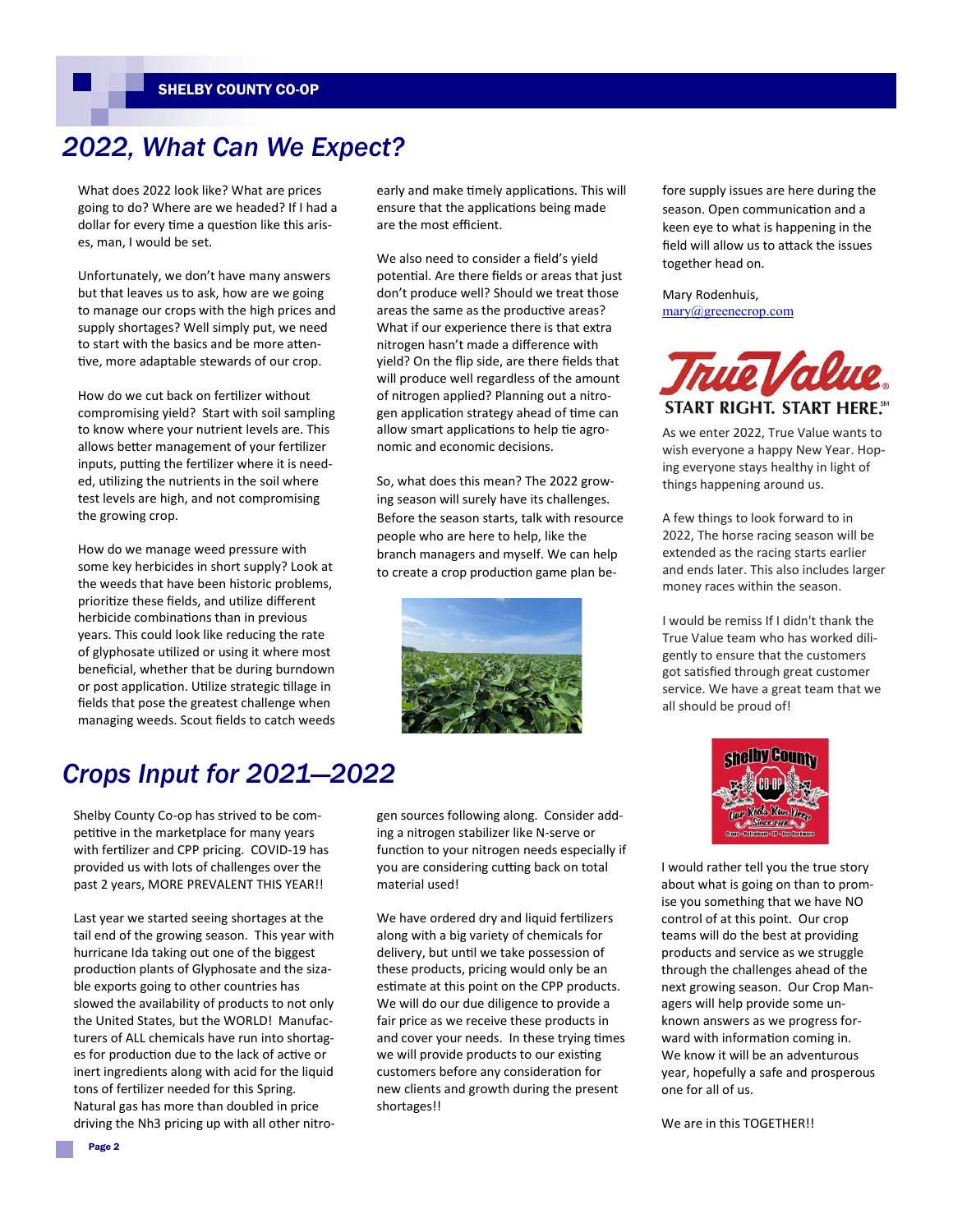## *Election of Board of Directors*

#### **94th Annual Meeting** Tuesday, January 18th, 2021 **Annual Meeting and Election Please RSVP 317-392-4472**

Seats for election would be **District 4**, Jackson/Washington townships. Member Candidates are Isaac Pile and Michael Steinbarger for a one-year 2022 Term. **District 1**, Moral / Sugar Creek townships. Incumbent member for reelection is Todd Spegal for the 2022-2025 term. **District 3**, Brandy Wine / Addison townships. Incumbent member for reelection is Mark Jonas for the 2022-2025 term.

#### Member/Candidate **petitions must have been received from candidates by December 17th, 2021 4;30 P.M.** to be eligible to run.

**Section 1.**- Number and Qualifications. A Board of Directors of seven (7) members shall manage the affairs of the Association. Each director shall be a member and an active patron of the association. To be eligible to be a potential Board member must have activity with the Association and have an active farming interest in one of the Townships being elected to represent.

#### **Section 2.**- Causes for Disqualification.

(a) No director, during his term of office shall be a party to, or a member of any firm that is engaged in any business in competition with, or that will adversely affect the business of this Association or in any way, directly or indirectly, enter into competition with this Association unless prior approval has been given by majority vote of the Board of Directors.

(b) No person shall be a director of the Association who's relative, by blood or marriage, of a degree as close as that of first cousin, is in the employment of the Association except when approved by a majority vote of the Board of Directors and such approval recorded in the minutes of the meeting of the Board at which such approval was given.

**Section 3** - Terms of Office. The directors shall be elected at the annual meeting of the members and shall hold office for a term of three (3) years and until their successors have been duly elected and qualified.

**Section 4**. - Notifications. **Any ten (10) members of the cooperative**, acting together, may nominate a qualified candidate from any district of the cooperative for which there is to be elected a member of the board of directors at the next election of directors, by signing a petition nominating such candidate. **Such petition shall be on a form provided by the cooperative and shall be filed at the principal office of the cooperative not less than thirty (30) days prior to the date such election is to be held**.

The Secretary of the cooperative shall post a copy of such petition promptly at the principal office of the cooperative, and such petition shall remain posted until the date of the meeting at which the election of directors is held. The Secretary shall be responsible for notifying each member of record either by publication through the regular monthly publication of the cooperative in the month prior to the annual meeting or by United States mail deposited at least 10 days before the annual meeting, a statement of the number of directors to be elected at such meeting and the names of the nominees for such directorships. Nominations from the floor shall not be accepted.

**Section 5.**- Election. The directors shall be elected by the members of the Association either by ballot, absentee ballot or by voice vote at the will of the members present and voting. To be elected to the office of director, a person must receive at least a plurality of the votes cast.

**At the annual meeting the president will announce the following counts after the election.**

| <b>TOTAL NUMBER OF VOTES</b> | ; VOTES BY ABSENTEE<br>; VOTES BY BALLOT |  |
|------------------------------|------------------------------------------|--|
| <b>Isaac Pile</b><br>Votes   | Michael Steinbarger<br>Votes             |  |
| <b>Mark Jonas</b><br>Votes   | <b>Todd Segal</b><br>Votes               |  |